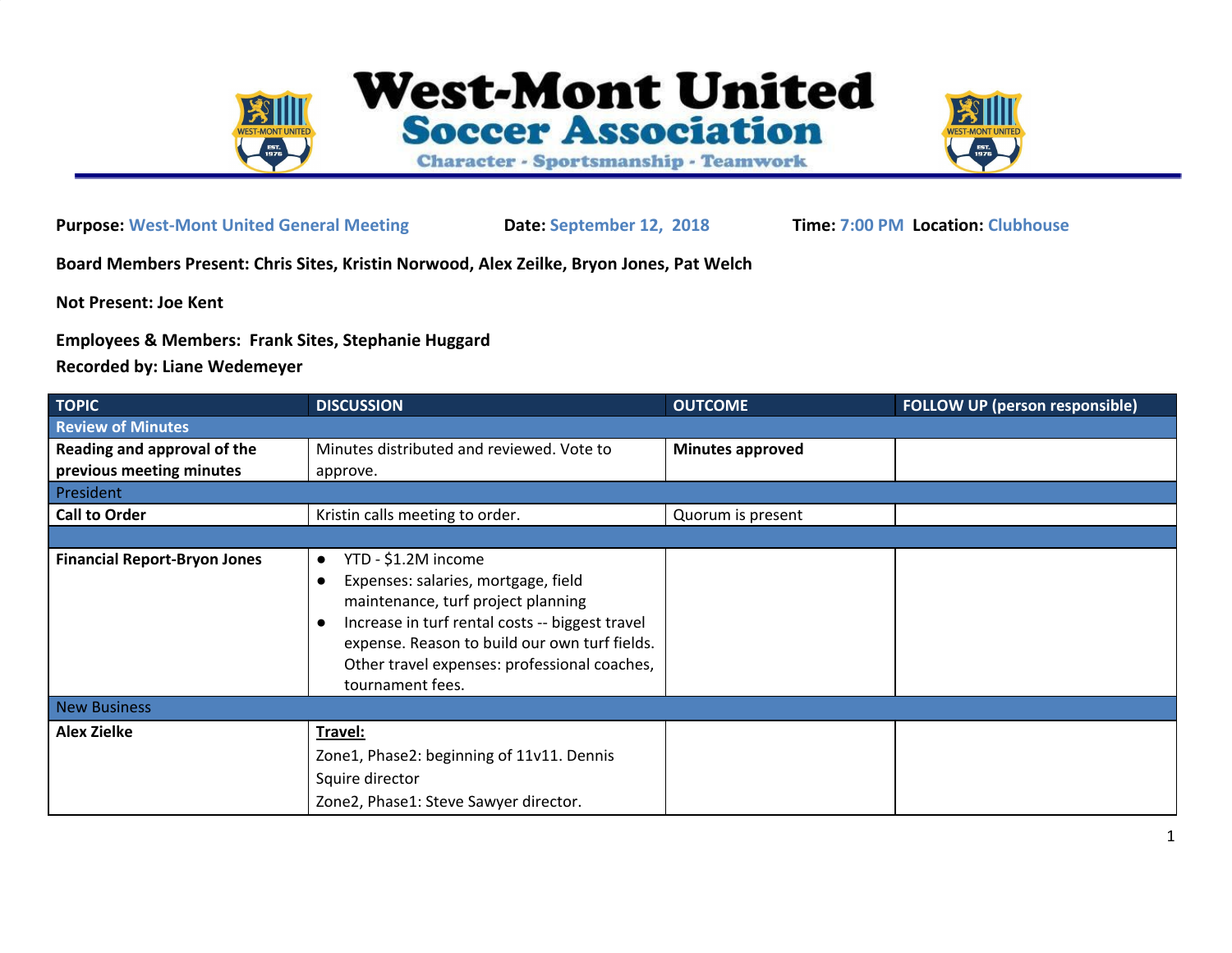| Working out the issue with Pottsgrove. Ian is     |                                       |
|---------------------------------------------------|---------------------------------------|
| handling.                                         |                                       |
|                                                   |                                       |
| <b>College Prep-</b>                              |                                       |
| Brian Barry (College Prep) left WM for another    |                                       |
| job. Ian/Steve taking over.                       |                                       |
|                                                   |                                       |
| Intramural:                                       |                                       |
| 1114 registered (92 more than last year). IM is   |                                       |
| the foundation of this club.                      |                                       |
| Offering additional trainings: supplemental       |                                       |
| training to U6/U7, professional coaching for U5,  |                                       |
| Goal Keeper training.                             |                                       |
| DTP:                                              |                                       |
| U7/U8 Academy offered year-round                  |                                       |
|                                                   |                                       |
| Camps:                                            |                                       |
| 2 summer camps - 120 kids                         |                                       |
| Columbus Day Camp in Oct.                         |                                       |
| Andy Hogg is the new camp director                |                                       |
|                                                   |                                       |
| <b>Battle at HillTop:</b>                         | Comment that Brooke was not set up    |
| \$182K revenue. increased quality with higher     | very well. No signage.                |
| ranked teams (which will continue to draw         | Not enough trash cans on site at      |
| higher quality). Hope to continue to build on the | HillTop.                              |
| level of play.                                    | Sign up genius for volunteers to sign |
|                                                   | up worked well.                       |
| <b>Golf Outing:</b>                               |                                       |
| Raised \$8K for scholarships. Great event.        |                                       |
| <b>Residential Camp:</b>                          |                                       |
|                                                   |                                       |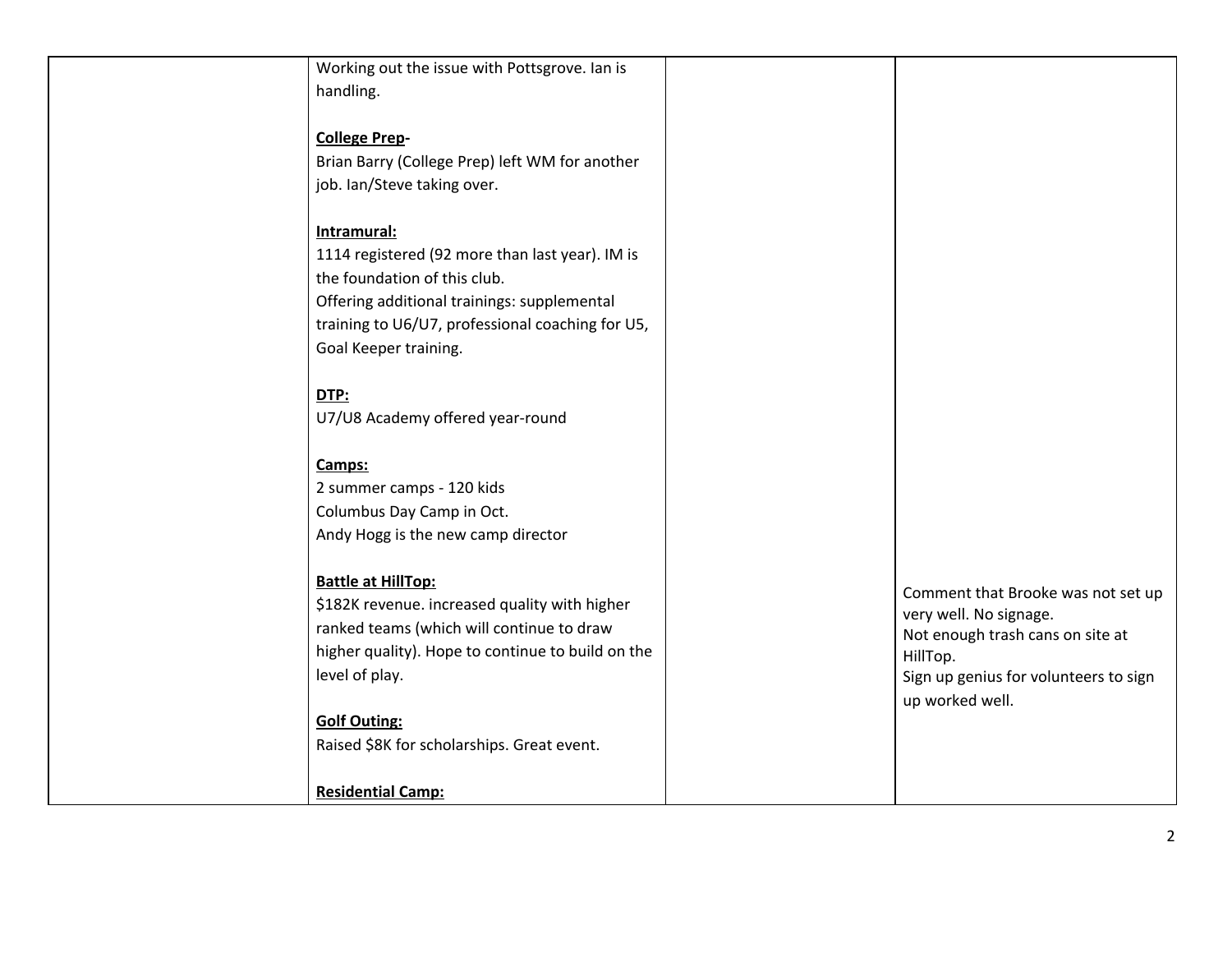|                                     | Held at Hill School over the summer.                                                                                                                                                                                                                                                                                                                                                                                                                                                                                                                         |
|-------------------------------------|--------------------------------------------------------------------------------------------------------------------------------------------------------------------------------------------------------------------------------------------------------------------------------------------------------------------------------------------------------------------------------------------------------------------------------------------------------------------------------------------------------------------------------------------------------------|
| <b>Site Improvement Plan: Chris</b> | <b>Land Development Plan:</b>                                                                                                                                                                                                                                                                                                                                                                                                                                                                                                                                |
| Sites, Glenn Richardson             | • Cogeo is a fundraising organization helping<br>with finding donors, applying for grants (2 or<br>3 per month being applied for), applying to<br>be EITC organization so that businesses can<br>donate.<br>Paypal donation button on our website.<br>Raffle will be sold in Oct/Nov (and will be on<br>our website). We are looking for big items<br>to raffle off.<br>BAH 50/50 raffle raised \$755.                                                                                                                                                       |
| <b>Marketing - Chris Sites</b>      | • Wawa vouchers being sold. Stephanie<br>Huggard is the lead.<br>Hosting Dine Out Nights - look out for these.<br>(Unos, California Tortilla, etc).<br>Social media - please send in pictures to<br>Dennis. Dennis is keeping our presence on<br>FB, Twitter, etc.<br>Lawn signs were used this Spring to boost IM<br>registration.<br>Magnets were given to all players this year.<br>Going to have a "spot a magnet" contest<br>(more details to come).<br>Looking to freshen up our website. Asim is<br>the lead.<br>IM Fun Day in November.<br>$\bullet$ |
| <b>Facilities - Pat Welch</b>       | Working with Windview to improved field<br>$\bullet$<br>conditions. This Spring and Summer were<br>very rainy. Fields need time to recover. May<br>have to move fields around to allow for<br>recovery.                                                                                                                                                                                                                                                                                                                                                      |
| <b>Registrar - Hope Bodenschatz</b> | Hope is our new Registrar. She is getting<br>$\bullet$                                                                                                                                                                                                                                                                                                                                                                                                                                                                                                       |
|                                     | rosters set and player cards through EPYSA.                                                                                                                                                                                                                                                                                                                                                                                                                                                                                                                  |
| <b>Adjournment</b>                  |                                                                                                                                                                                                                                                                                                                                                                                                                                                                                                                                                              |